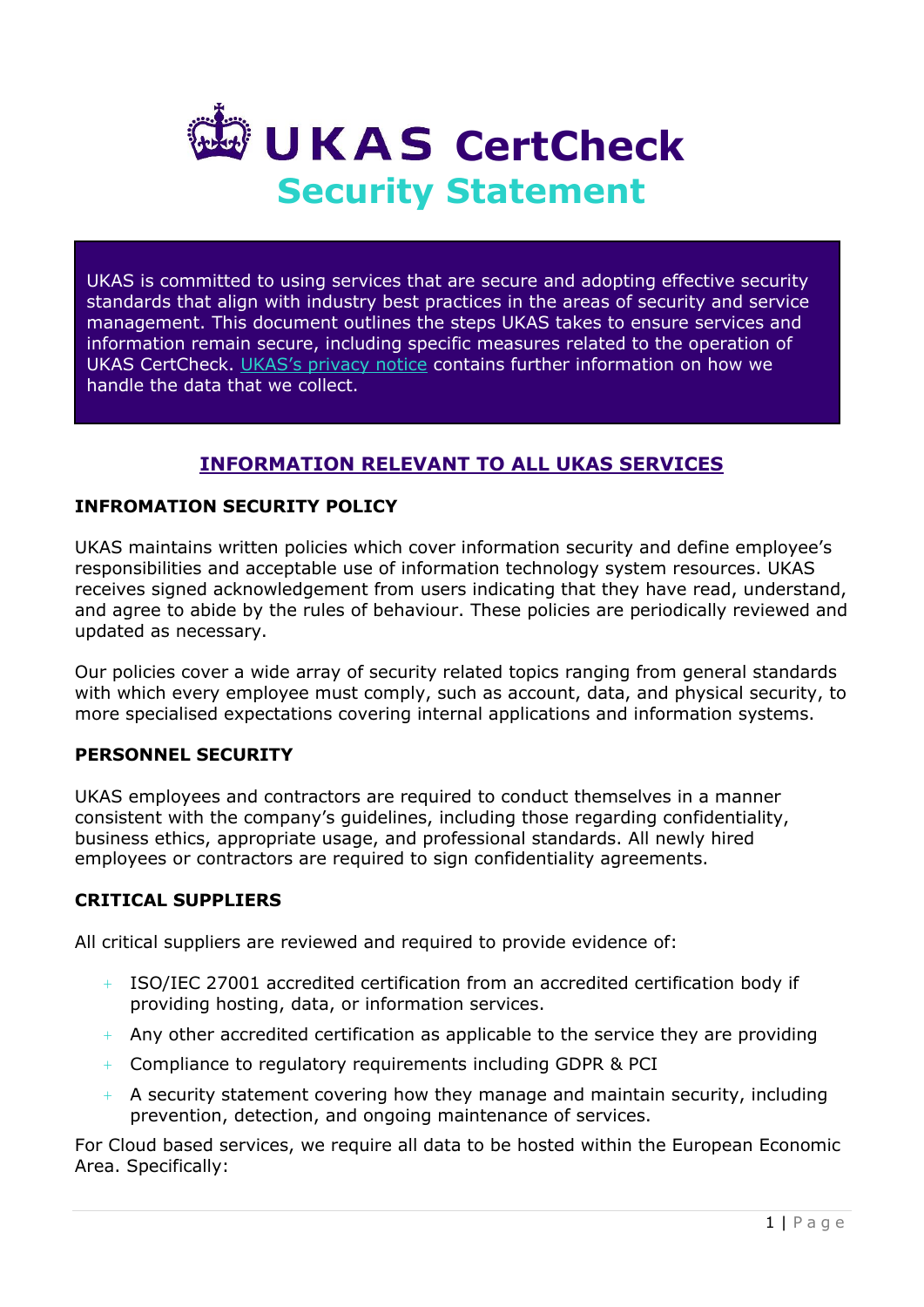- $+$  UKAS's current IT hosting partner is ISO/IEC 27001, ISO 14001, ISO/IEC 20000 and ISO 9001 certified by a UKAS accredited certification body and are a HM Government G-Cloud supplier. Within their datacentres they run Server monitoring tools across their hosted environment plus Advanced Threat Analytics (ATA) which monitors and reports on internal security events and external threats.
- $+$  All current cloud hosting providers use datacentres that have ISO/IEC 270001 certification from an accredited certification body, with data located in either the UK or the EU borders.
- + UKAS engage an independent CREST, CHECK certified organisation to carry out full Penetration testing on an annual basis, covering all internal and external facing services and infrastructure, including 3rd party provided services and applications.
- + Since March 2021 UKAS has held a Cyber Essentials Certificate of Assurance (Certificate number: IASME-CE-014450).

# **INFRASTRUCTURE, HARDWARE & APPLICATIONS**

- + All servers, email services and end user devices run virus and malware software
- + All servers and end user devices are security patched monthly with emergency patches applied when appropriate
- $+$  Applications running on servers and laptops are updated as appropriate
- + End user devices are encrypted using bit-locker
- $+$  All laptops use secure VPN to connect to the UKAS Domain and cloud services
- $+$  Multi Factor Authentication is applied to cloud services
- + Laptops can be remotely locked and removed from our domain
- + Mobile phones are centrally managed and monitored and can be remotely wiped
- $+$  Cloud based applications are security checked prior to release
- + WEEEE disposal and data deletion is undertaken by an organisation certified to ISO/IEC 27001, ISO 14001, ISO 22301 and ISO 9001.

# **ADDITIONAL INFORMATION SPECIFIC TO UKAS CERTCHECK**

### **ORGANISATIONAL SECURITY**

Information security roles and responsibilities are defined within UKAS CertCheck. Our specialist IT infrastructure and support partners for UKAS CertCheck provide expertise and support on information security, security auditing and compliance. Our partners receive and review information system security notifications on a regular basis and highlight security alerts and advisory information to UKAS CertCheck on a routine basis after assessing the risk and impact as appropriate.

UKAS CertCheck follows the Information Security frameworks laid out in ISO/IEC 27001 and ISO/IEC 27701.

# **DATA CENTRES**

UKAS CertCheck is hosted on Amazon Web services (AWS), who hold accredited certification to ISO/IEC 27001, to provide data centres. AWS have policies, procedures,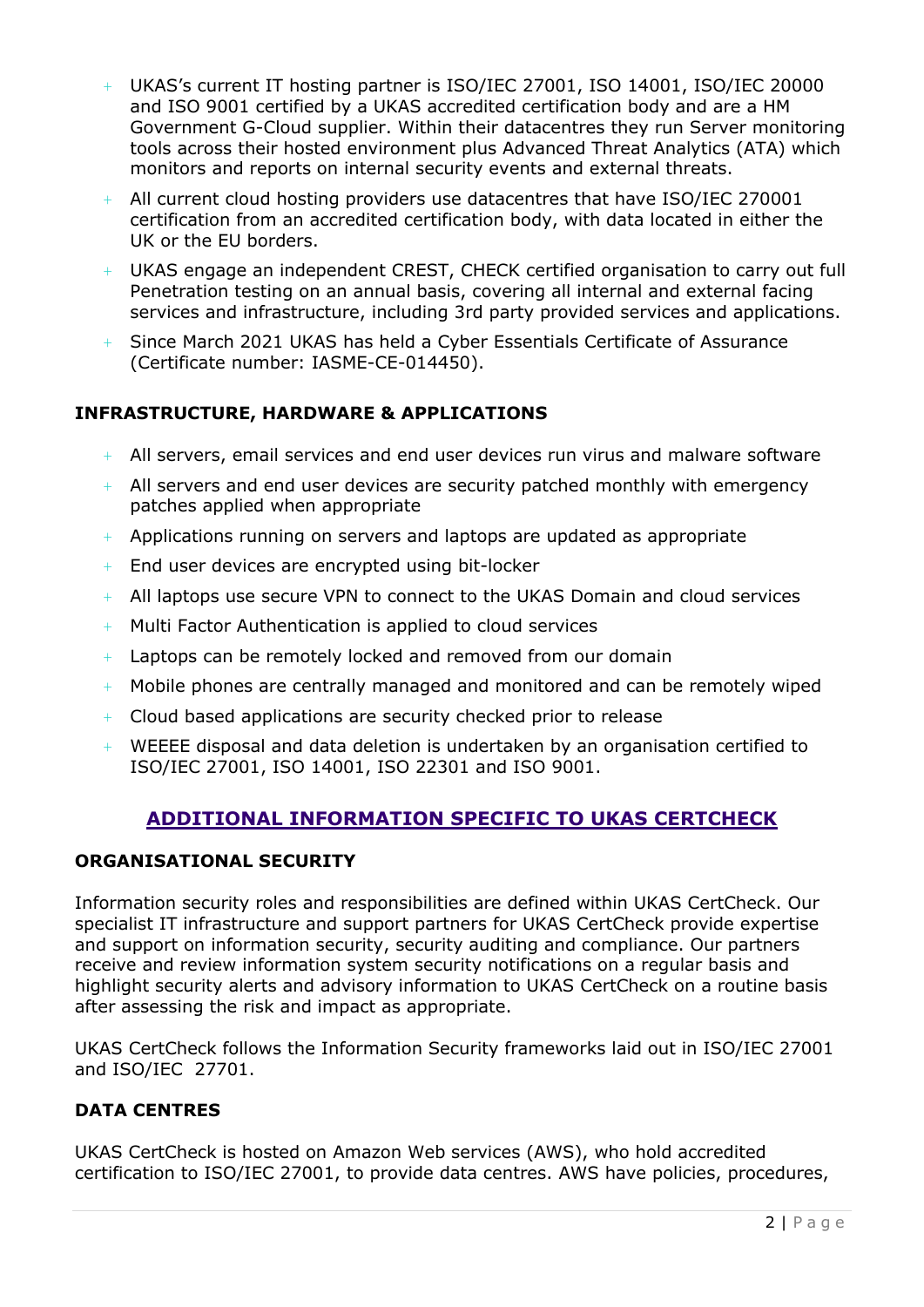and infrastructure to handle both physical security of its data centres as well as the environment from which the data centres operate.

The UKAS CertCheck systems and infrastructure are hosted in AWS data centres that are geographically dispersed within the UK to provide high availability and redundancy. You can find more information on AWS security [here.](https://aws.amazon.com/security/)

### **CHANGE MANAGEMENT**

A change management process is maintained for UKAS CertCheck to ensure that all changes made are applied in a controlled manner. Changes to systems, network devices, and other system components, and physical and environment changes are monitored and controlled through a formal change control process. Changes are reviewed, approved, tested, and monitored post-implementation to ensure that the expected changes are operating as intended.

# **AUDITING AND LOGGING**

Audit logs are maintained by our specialist IT infrastructure and support partners for UKAS CertCheck. These logs provide an account of which personnel have accessed which systems. Access to our auditing and logging tool is controlled by limiting access to authorised individuals. Security events are logged, monitored, and addressed. Network components, workstations, applications, and any monitoring tools are enabled to monitor user activity.

# **ANTIVIRUS AND MALWARE PROTECTION**

Antivirus and malicious code protection are centrally managed and configured to retrieve the updated signatures and definitions available. Malicious code protection policies automatically apply updates to these protection mechanisms. Anti-virus tools are configured to run scans, virus detection, real-time file write activity and signature file updates.

# **SYSTEM BACKUPS**

UKAS CertCheck has backup standards and guidelines and associated procedures for performing backup and restoration of data in a scheduled and timely manner. Controls are established to help safeguard backed up data. We also work to ensure that customer data is securely transferred or transported to and from backup locations. Periodic tests are conducted to test whether data can be safely recovered from backup devices.

### **NETWORK SECURITY**

UKAS CertCheck's infrastructure servers reside behind high-availability firewalls and are monitored for the detection and prevention of various network security threats. Firewalls are utilised to help restrict access to systems from external networks and between systems internally. By default, all access is denied and only explicitly allowed ports and protocols are allowed based on business need.

UKAS CertCheck maintains separate development and production environments, firewalls provide adequate network segmentation.

Automated tools operated by Amazon web services (AWS) are deployed within the network and the data centre to support near-real-time analysis of events to support of detection of system-level attacks. You can find more information on AWS security [here.](https://aws.amazon.com/security/)